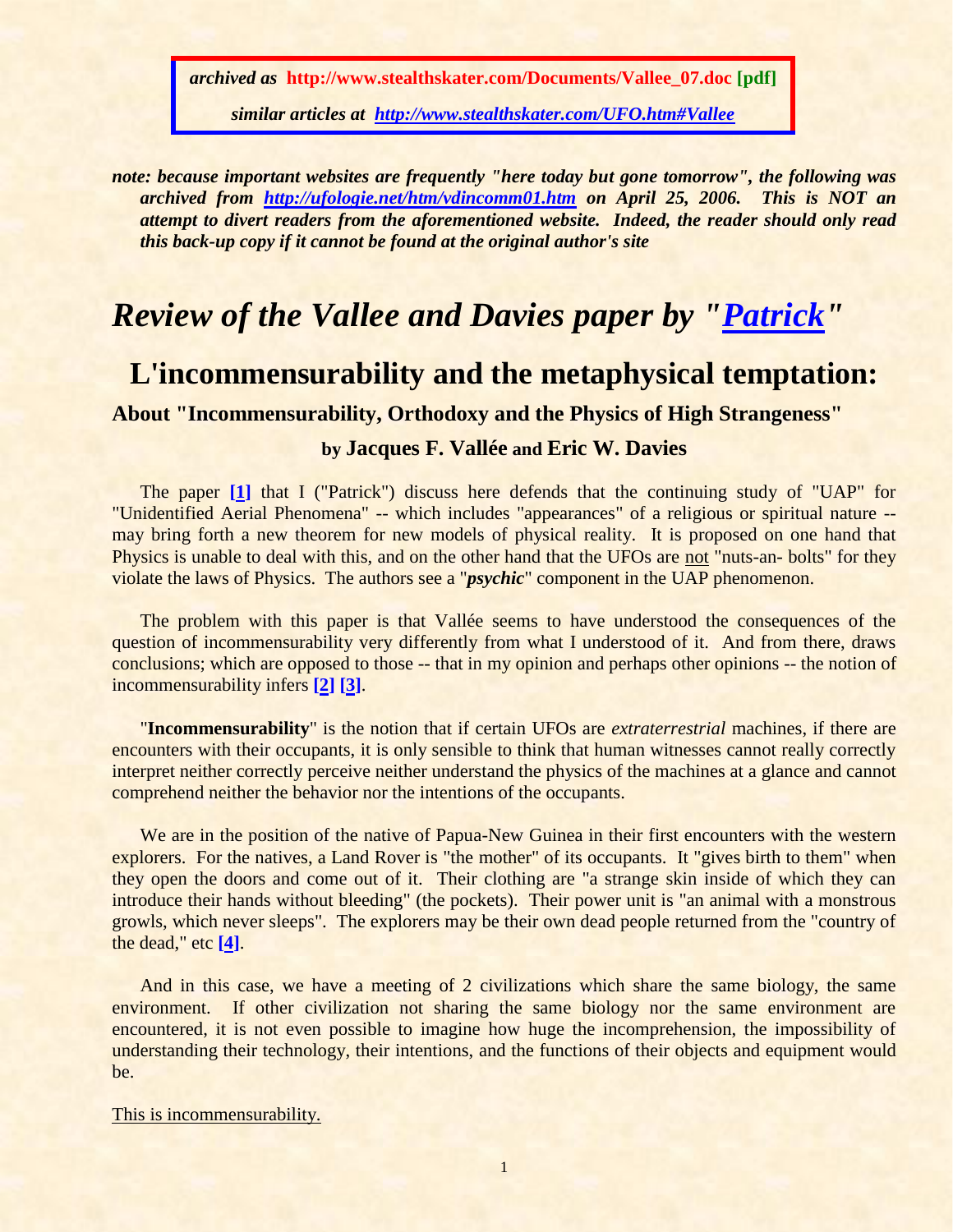It is this incommensurability which was evoked by science-fiction author A.C. Clarke **[\[5\]](#page-7-4)** when he wrote that appearance of *extraterrestrial* visitors (in which he did not believe with the argument that he never saw any) would appear to us as an act of magical characteristics. It is this level of incommensurability which French sociologist and ufologist Pierre Lagrange tries to indicate when he recently explained on national TV that *extraterrestrial* beings would be, for us, almost "invisible". Parts of the paper I comment here precisely develop this concept. I think that this is the part of paper ascribable to Eric Davies. What I fear is that this fundamental part of paper goes unnoticed or misunderstood, to the benefit of a reading of the paper as an argumentation against an *extraterrestrial* origin of some UFOs.

One among the most speculative variations of this is to support that "nuts-and-bolts *extraterrestrial* beings" are illusions forged "to fool us" by "an intelligence" which is supposedly not of *extraterrestrial* origin but of some "meta-terrestrial" or "ultrat-errestrial" nature (whatever this may mean).

This is a concept there that Vallée inter alia **[\[6\]](#page-7-5)** often proposed **[\[7\]](#page-7-6)** elsewhere. And it appears in this paper again. I think that it is speculation at its worst, seemingly the elaboration of a more refined theory than that of "ordinary" *extraterrestrial* beings. But it is actually not a good theory. It is merely the explanation of a problem with a mystery. It is a bad theory because its explanatory capacity is null.

On the contrary, the notion of incommensurability is precisely that which makes it possible to avoid such ad hoc constructions: *extraterrestrial* machines and their occupants do not appear familiar enough to us, seems to violate certain "laws of physics?" Well, how could it be different? How can anyone seriously think that *extraterrestrial* ships and occupants from another planet should necessarily appear and behave simply as we expect?

Vallée -- on the ground that the UFOs and occupants do not comply to a certain credo of human conception -- claims that the UFO phenomenon is strange and absurd and that thus it cannot have any straight-foward *extraterrestrial* origin.

On the contrary, I claim that if there were neither strangeness nor absurdity, then it could not be *extraterrestrial*.

In addition, mocking ideas concerning the so-called "nuts-and-bolts hypothesis" are proposed. First of all, as far as I am concerned, there is a theory and not an hypothesis there. Moreover, there is no need for bolts-or-nuts as we figure. What I want to say is that Vallée speculates that the *extraterrestrial* occupants are not *extraterrestrial* beings because they do not behave as *extraterrestrial* beings should according to his own interpretation of a "nuts-and-bolts ETH." He reduces the theory of the *extraterrestrial* intelligent origin of certain UFOs to a simplistic and cartoonist imagery and proposes a more "para" or "ultra" vision, as if the "paras" and the "ultras" would then be of a not *extraterrestrial* nature (*extraterrestrial* intelligence would then apply only to visitors who would be "like us" from almost any point of view (biology, technology, intentions, behaviors) except that they would originate from another planet. "Para-this" and "ultra-that" would be of not-*extraterrestrial* -- that is to say thus, terrestrial (?))

Another mechanism is at work with Vallée, that of the mixture of sorts and the leveling of the facts. The mixture of sorts is that if any people claims to have seen a ghost or the Virgin Mary,or if anyone is communicating with "the spirits", then it means to him that the UFO phenomenon has components that "ETH proponents" refuse to take into account. This is incorrect. What I personally refuse to take into account as being part of facts that must necessarily be explained as part of the UFO phenomenon are accounts without verifiable substance, legends, so-called *psychic* effects which either do not have anything other to support them than accounts of gullible people convinced in advance or even making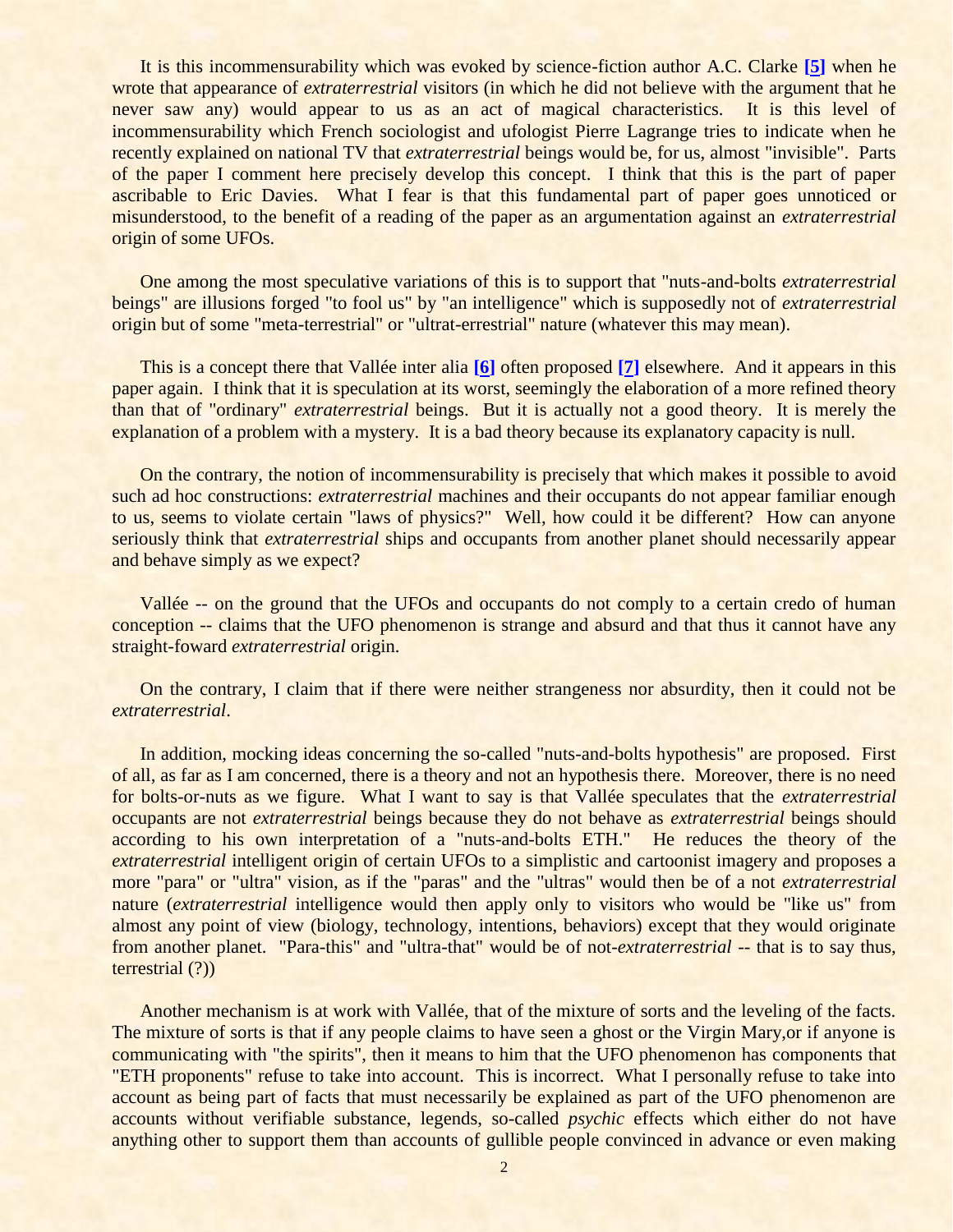commercial benefit of it, or so called facts which do not have the least characteristic in them allowing to claim that they bear the least relationship with the UFO question.

The mixture of sorts also consists in suggesting that everything of a strange nature, whether verified or not (*telepathy*, torsion of spoons, appearances of the Virgin Mary, miraculous health recoveries, prophecies...) has a relationship with the UFO phenomenon simply because these alleged facts are strange. And so is the UFO phenomenon in the eyes of many.

The leveling of the facts is to pick up a Middle-Age story -- such as that of the "green children" or a crowd which mistakes an undersun for a divine demonstration -- and to grant to that the same weight as that which may be granted to multiple, independent, qualified and non-believers witnesses, supported by additional, non-visual, media of observation, of the operations of a machine in the sky whose aeronautical performances exclude that it is "ours".

In fact, what I noted again-and-again is the erroneous addition of nonsense to the phenomenon which should not be added at all. I want to give a short example concerning the French UFO flap of 1954. It was claimed that the *extraterrestrial* beings reported during this flap were a "collection of the absurd" in the sense that these reported visitors had nonsensical features and behaviors in so many cases **[\[7\]](#page-7-6)**.

Remember the *extraterrestrial* visitor wearing an "orange frock coat" brought back by a certain witness. Admittedly, that confers something nonsensical to this *extraterrestrial* being. The only problem there is that this case was explained very early. The witness had judged credible enough for an excuse of being late at work that morning, to invent that his delay was due to his encounter of a saucer and his occupant on his way to work. It is thus rightly -- and not because "ETH proponents" ignore "disturbing facts"-- that this case must not be taken into account in the "ETH" rather than to build a hazardous speculation by adding useless *psychic* or ultra-dimensional components or concept of "witnesses manipulated by the phenomenon".

I may also tell of some cases of hairy of furry extraterrestrial beings **[\[8\]](#page-8-0)** or that of this French peasant reporting his 1954 encounter **[\[9\]](#page-8-1)** with the crew of a NATO helicopter, with a loud and clear report, including the military uniform, the European language and the tap on the head of the family dog which is in a listing of "UFO landings and humanoid encounters". Admittedly, that *extraterrestrial* beings seemed so affectionate with the farmyard dog, asked for the direction of Paris, had the European type, could seem to be an argument for the theory of "the ultra-terrestrial intelligence which deludes humanity since ages" with producing absurd *aliens*.

But for me -- "ETH supporter" and "nuts-and-bolt ufologist" -- the explanation is very different. The witness accurately reported the landing of a NATO military helicopter, which he did not correctly interpret because he knew nothing on helicopters. Then a local newspaper man with no experience of what ufology is sees "Martians" there. And a ufologist (who should know better) concludes later that the UFO phenomenon includes such nonsense that the explanation cannot be in *extraterrestrial* beings in nuts-and-bolts spacecraft and proposes that the phenomenon is a *psychic* phenomenon created by an intelligence which is beyond physics but capable of creating illusions of a physical nature.

Another example I want to give is the case of Carl Higdon's encounter with a being, certainly not a terrestrial being, and its apparatus in 1974 **[\[10\]](#page-8-2)**. This case is definitely very "nuts-and-bolts" in nature. But supporters of the UFOs purported "violation of the laws of Physics" are happy with it. They insist that the spacecraft seemed larger inside than it seemed to be when Higdon saw it from the outside.

Actually, there is no "violation of the laws of Physics" there. Higdon does not have conscious memories from what occurred inside the machine. And it is by the doubtful technique of hypnotic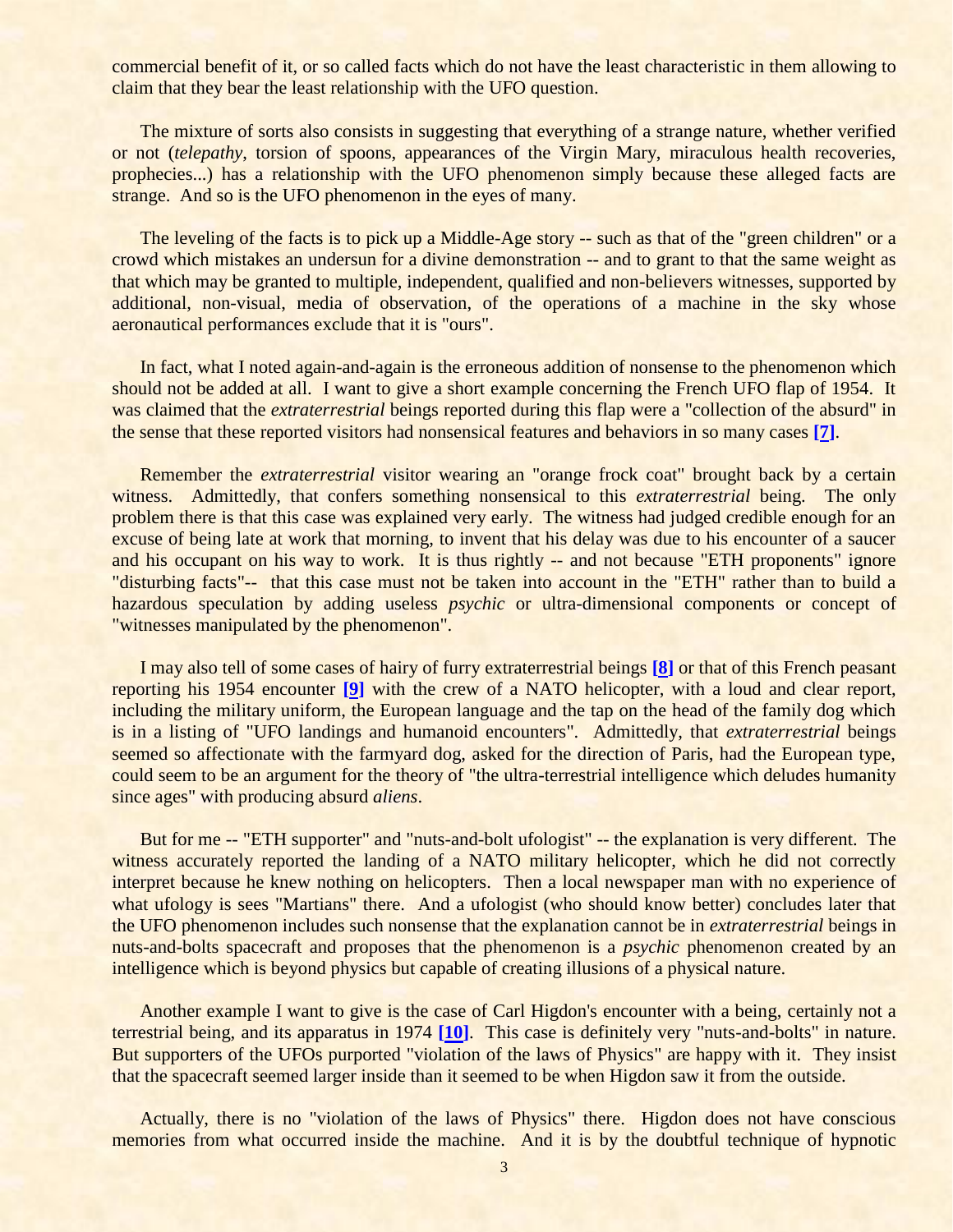regression that this impossible space dilation of the vessel was born. There again, the "supporters of the ETH" are accused to reject data. But on the contrary, they are founded to reject this detail. Not because they find it disturbing (the considered wormholes are things of that type indeed), but with the reason that what come into consciousness via hypnotic regression is nothing of the order of established fact.

When sticking to the story of what Higdon consciously perceived of its encounter, "ETH proponents" note that there is no need to introduce neither other dimensions, ultra-terrestrial concepts, nor *psychic* phenomena. They note that if one admits that the encounter happened as Higdon consciously remembered it, the theory that he met a visitor from outer space is perfectly suitable and provides a simple and rational explanation without requiring fundamental upheavals of scientific knowledge. Even less requiring the introduction of psychic phenomena. **[StealthSkater note: why can't you merge "nuts-and-bolts" with the psychic realm? These things exist as a consciousnessbased reality until something causes them to take "nuts-and-botls" form. That reminds one of "monsters from the ID" in the sci-fi classic "Forbidden Planet". The Montauk Project's Preston Nichols talks about creating "artificial realities" within soliton bubbles (used in stealth) that would make internal volumes greater than outside dimensions would seem to allow => [doc](../../Stealthskater/Documents/Nichols_1.doc) [pdf](../../Stealthskater_PDF/Documents/Nichols_1.pdf)** **[URL-](http://www.stealthskater.com/Documents/Nichols_1.doc)doc [URL-](http://www.stealthskater.com/Documents/Nichols_1.pdf)pdf ]**

It is obvious that it becomes very easy to "absurdify" the "ETH" for its opponents if it is enough for them to add per hundreds stories the *extraterrestrial* in orange frock coats, Virgin Mary appearances, inter-dimensional gantries, *extraterrestrial* beings in military outfit speaking Italian, stories of travel in "the astral planes," Near-Death Experiences, channeling, torsions of spoons (it does not matter whether the spoons are or are not really bent via by some psychic capacity of the performing artist, it is enough if he claims to be inspired by the *aliens*). Will it become necessary that the "ETH proponents" also hold account of the Loch Ness monster? In the same order of idea, will it become an argument that the "ETH" rejects lenticular clouds, refusing to see that lenticular clouds disprove the ETH?

Let us check what the paper proposes as characteristic of the "layer II" which is meant to be some "violations of the laws of Physics." The effects supposedly violating physics are quoted as "sinking into the ground"

It remains to be demonstrated that UFOs considered as *extraterrestrial* spaceships were regularly the subject of seriously documented reports and thorough investigation in which serious witnesses, multiple witnesses, qualified witnesses reported a UFO "sinking into the ground". The ground-sinking UFO must actually have been considered to be an *extraterrestrial* spacecraft by opposition (for example, with a stormy plasma, which can indeed "sink into the ground" without even having to be regarded as "violating the laws of physics"!)

"… shrinking in size, growing larger, or changing shape on the spot becoming fuzzy and transparent on the spot dividing into 2-or-more objects, several of them merging into one object at slow speed …"

There again, I do not see anything anti-physics if only in comparison with aeronautics known for us. A carrier bomber plane launching the X-15 and an in-flight refueling operation, for example, are "2 objects which separate in full flight." Certainly not anything out of ordinary physics and without anything *psychic* to it. A plane with variable wing geometry does not have anything *psychic*. An object which moves away or approaches another can "change size" in the eye of a witness. One will consult with profit the posthumous book by Paul R. Hill -- a aeronautics scientist and UFO witness -- which listed the part of illusion in the "violation of the laws of physics" by UFOs **[\[14\]](#page-8-3)**. **[StealthSkater note: this author is IMO very ignorant of the spectacular nature of many incidents. They are not a simple separationg of 2 aircraft or an F-14 or F-111 changing wing geometry. UFOs were seen to merge in a soundless explosion and form an entirely different craft, often of much larger or**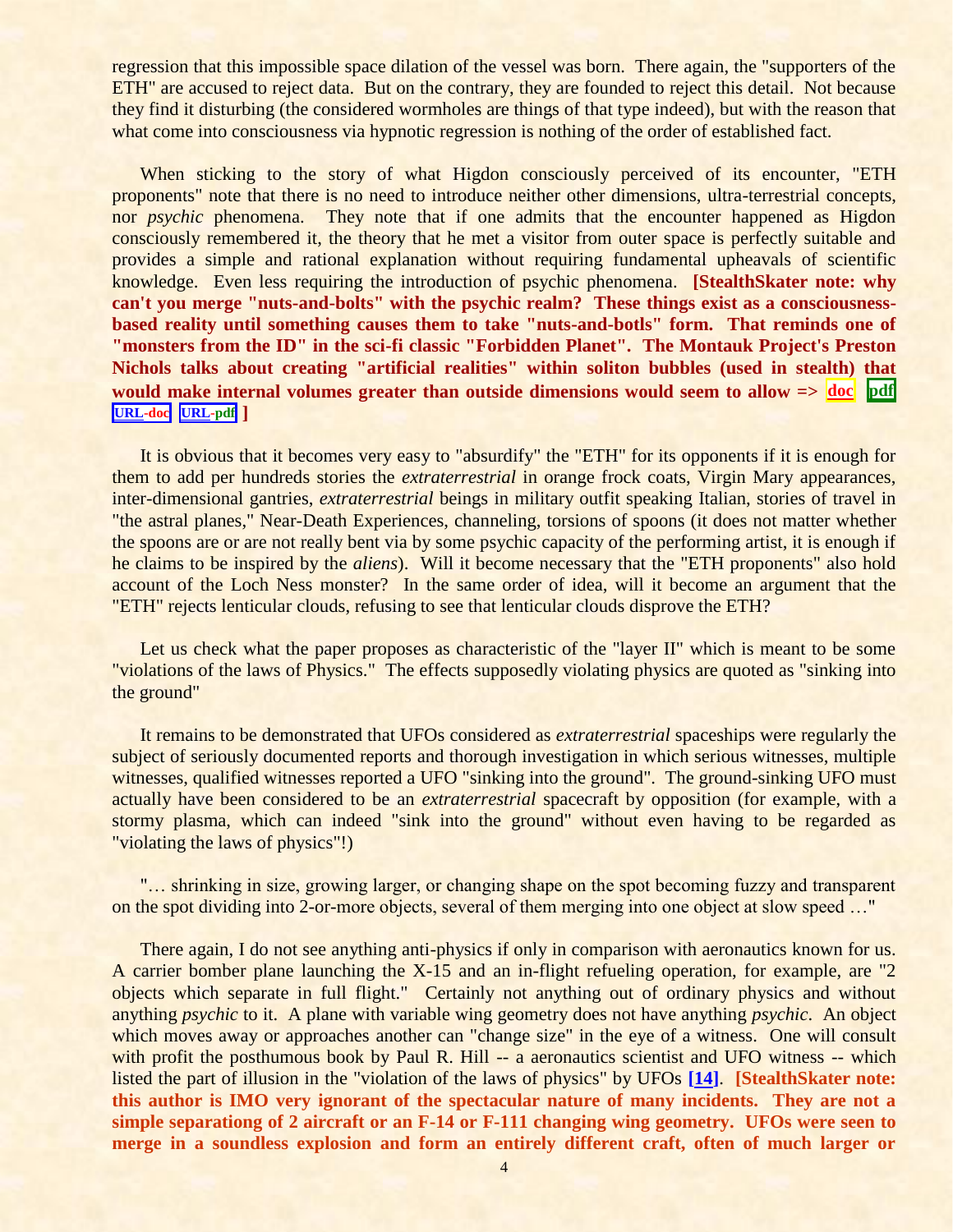#### **smaller geometry. Likewise, single UFOs were seen to split apart into completely different shapes whose combined dimensions did not come close to equaling the original craft's.]**

" …disappearing at one point and appearing elsewhere instantaneously; remaining observable visually while not detected by radar; producing missing time or time dilatation; producing topological inversion or space dilatation (object was estimated to be of small exterior size/volume, but witness(s) saw a huge interior many times the exterior size) ..."

A submarine which would make surface in a point, then would plunge under the sea to surface in another point, would not represent anything anti-physics except in the eye of a culture who does not know that this is possible (again, the incommensurability issue). It should be clear that a spacecraft of *extraterrestrial* origin could -- or even must -- show characteristics which should not be described as anti-physics but simply to be the technological consequences of possibilities permitted by a more advanced comprehension of physics from ours. Research in connection with space travel envisions the use of controlled wormholes. They do suggest for example to "shrink" a bubble of space containing the spacecraft to be moved. This research and explorations are in the field of physics, not in the field of *psychics*. Also, it remains to be specified exactly which case is in mind when it is suggested that there are reports of spacecraft smaller in the outside than in the inside **[\[10\]](#page-8-2)**. **[StealthSkater note: It wasn't "suggested". Rather eyewitnesses gave clear accounts. Imagine a huge B-52 bomber giving rise to 3 small F-16 fighters.]**

" …appearing as balls of colored, intensely bright light under intelligent control …"

An ordinary plane with its landing lights matches this very description of "balls of colored, intensely bright lights under intelligent control." There is nothing at all anyway which has to be in the order of the *psychic* instead of the order of the physic in that.

There are in paper such a quantity of assumptions and ideas I estimate erroneous, that I will not discuss all. But here are some points:

Calling upon C.G. Jung as supporter of *psychic* theories is rather laughable when it is known that Jung had made this suggestion that UFOs are an "artifact of the collective unconscious" before learning on the nature of UFO reports. Then he had completely rejected this concept and joined the ETH followers once he did check out what UFO reports really are **[\[11\]](#page-8-4) [\[12\]](#page-8-5)**.

The notion that the UFO phenomenon seems to consist of witnesses' manipulation is quoted as a reason to think that the phenomenon is not of an intelligent *extraterrestrial* nature; in the name of what? Is this in the name of this anthropomorphism which the paper is supposed to reject? Incommensurability is precisely the principle which should encourage to remain careful at the same time on the notion that there really is a "manipulation" of the witnesses by the phenomenon and on the interpretation that it really is a "manipulatio.". In any event, it is not reasonable to reject an *extraterrestrial* origin of certain UFOs with the arguments that witnesses are "manipulated" by the phenomenon.

As for the acronym "UAP" substituted for that of "UFO", there is no need to make a case of that. This is a simple "political trick" used by NARCAP (among others) in order not to frighten the scientists that they try to interest in the matter. Too many people still laugh at the suggestion to consider the question UFO as an even remotely valid question, whereas a new acronym is supposed to "sound" more "neutral" without the politically incorrect concept of "*extraterrestrial* occupants". NARCAP and others have thus by tactical convention embraced the habit to call UAP what the USAF called UFO so that supposedly "serious" people (i.e., people who normally scoff at any mention of "UFOs") get interested by the topic instead of laughing at it.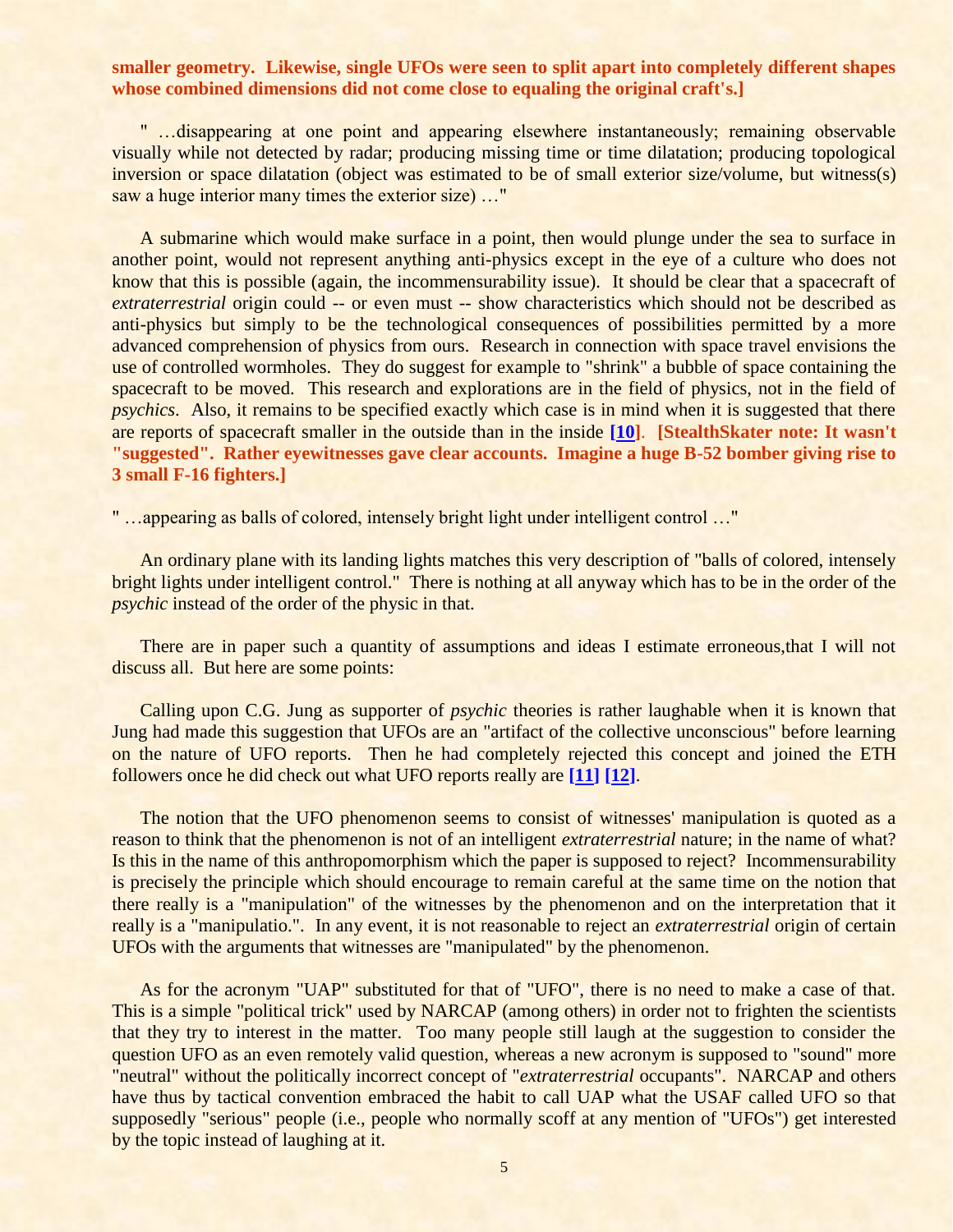Fair enough. But starting from the difference between UAP ("phenomenon") and UFO ("object"), between "Aerial" and "Flying" it will be grafted the concept that UFOs are not objects and not flying whatsoever, that they are a "mere phenomena" etc. There is an opposite risk of reduction. At the time of Project 'Blue Book', a UFO was not a UFO except if there were reasons to think that an object had been present and flying. With the UAP, the risk is that those which may be allured by the virginity of the acronym again reduce the phenomenon to flimsical plasmoids, aurorae borealis, undersun, will-o' the-wisps, etc. This said, I think that among those which currently scoff at the UFO question and which are supposed being allured by new name, few will be so easily deceived by this tactical trick. What will occur is more likely that "promoters of the ETH" -- to use the already reducing qualifier -- will again be viewed as people for whom any report of any phenomenon in the sky is a report of an *extraterrestrial* spaceship flyby.

The part of the paper probably reflecting Vallée's ideas will certainly add more confusion on the topic. The most obvious risk come from this distinction between completely speculative "levels" of reality. The principle of incommensurability should make it clear that if a UFO "violates the laws of the Physics", it is because we do not have a complete understanding of what is allowed and forbidden by these laws of Physics. And that we cannot possibly know what may become possible with a technology which -- if it is *extraterrestrial* -- is necessarily in advance in comparison with ours and with all at least be different from ours.

But Vallée chooses to introduce the idea again that when a phenomenon "violates the laws of Physics", it is not that we do not know nor control yet all the "laws of Physics" and their consequences. But it is -- to him -- proof that there is "another physics," or something beyond physics -- ultra-physics or metaphysics of *psychic*. And from that, certain readers will certainly accepts Vallée's shortcut and agree that the main consequence is that that UFOs and their occupants could not be only physical spaceships and their occupants coming from another planet.

Although the paper comprises a small paragraph suggesting that the "violation of the laws of Physics" may be explained by our incomplete knowledge of these laws, its conclusion is different, explaining astonishing aspects of the UFOS not by our very obvious technological inferiority but by the invention of "levels" of realty beyond physics (or *metaphysics*), explaining a small mystery by a complete enigma. That all this is supposedly supported by the notion of incommensurability is something I cannot believe for the reasons indicated above.

#### **Conclusion**

The paper's conclusion seems to suggest that the UFO phenomenon can be investigated correctly only if it is considered that it has physical and psychic components altogether. I do not agree. I support that the so-called effects supposedly of psychic nature do not make up for a reality which would not be physical but raised partly from a use of physics we do not yet understand and partly are non-facts -- that is, false stories or incorrect representation of true stories which should not be used in any serious UFO casebook.

I support that the paper -- which will undoubtedly be read without taking account of this -- will succeed in consolidate part of the people interested in the problem in the speculation that UFOs are not physical or not only physical, and that all this will result in the continuation of wild speculations on "other dimensions", "astral planes", and the "ultra-terrestrial". That is, a so-called explanation of the "UFO mystery" by all sorts of other unfathomable mysteries escaping scientific criticism since defined as "beyond reality".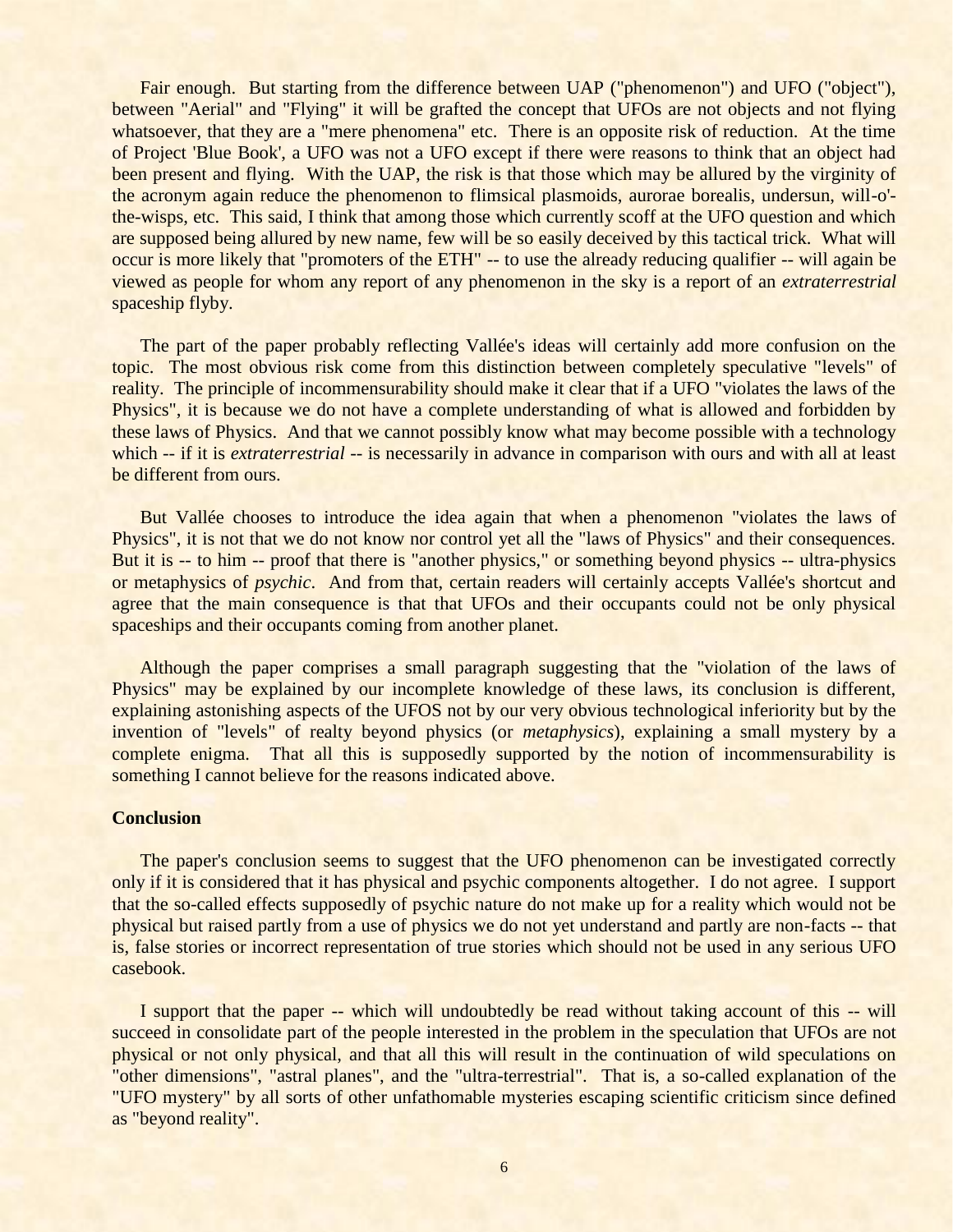Those who take this dead-end should not complain that all sorts of pseudo-scientific garbage pf *paraphysical* nature are spread by unqualified amateurs, charlatans, and gurus of UFO cults. Those who suggest that UFOs are more than physical or beyond physics should not wonder why most uninformed mainstream scientists do not follow them and do not see in the UFO problem anything else than a lot of crap.

Those who read Vallée's writings since the beginnings are accustomed with his deliberate exploration of any possibilities behind the UFO phenomenon (he defined himself as "the heretic among the heretics"). They are accustomed with his apparent or sincere (who can tell?) changes of mind, contradictions which are really wild speculations. They are accustomed with his habit of explaining mysteries by enigmas (crop circles are created by the military; if we never saw them doing it, that is because they use invisible planes as he speculated **[\[13\]](#page-8-6)** recently.)

Others will undoubtedly accept any one or the other of the ideas brewed by Vallée as if they were "conclusion" of the UFO problem, which goes against his own idea ("everyone claims to know what the saucers are, 'they are *extraterrestrial'*, 'they are not *extraterrestrial'*, I am the only one to claim that I do not know whether they are or aren't *extraterrestrial*", he said recently. I am unconvinced that all this can bring anything really interesting. The "para" aspect as seen by Vallée in the UFO appearances is -- as far as I am concerned -- nothing else than the demonstration that we can neither perceive nor understand something of extraterrestrial origin correctly -- an effect, precisely, of the incommensurability.

**[StealthSkater note: One of the themes that occurs over-and-over in investigating UFOs is that they operate as by "magic". Many "nuts-and-bolts" researchers say that all of their academic and on-the-job training has not provided them with the theoretical or manufacturing knowledge to even begin to back-engineer these things. Look at the progress of the best scientific minds in all the nations of the World for the last 60 years. Do you see any man-made UFOs in the sky? The progress is zilch.**

**I make an argument using a "back door" approach. What is the one area in Science which eludes our greatest intellects. It is the study of consciousness -- the** *metaphysics* **of the psychic realm. I propose that UFOs are an example of consciousness-engineering that makes use of advanced mental development as well as psycho-reactive materials-of-construction. But that still implies "nuts-and-bolts" (albeit quite advanced from our current state-of-the-art).**

**What Vallee and Davies proposed leads me to refine my hypothesis that perhaps this things exist in "consciousness form" in one of the dimensions that superstring/M-brane theories allow (in the Multiverse). And at times, they can "de-cohere" and become "flesh-and-blood" in our physical 3- D world. At other times, they could exist in their own soliton Macroscopic Quantum Tunneling "bubble" as suggested by Nichols (above) and similarly by UNITEL => <http://www.stealthskater.copm/UNITEL.htm> . (The Philadelphia Experiment would be another example of a UNITEL-type real-life object existing as a quantum waveform.)**

**If true, one could readily understand the helplessness that our brightest minds would feel when attempting to build such a craft using existing technologies. Better to see what parts of the UFOs could be retrofitted into our manufacturing base (such as Col. Corso claimed was done with lasers, integrated circuits, night-vision, optical fibers). ]**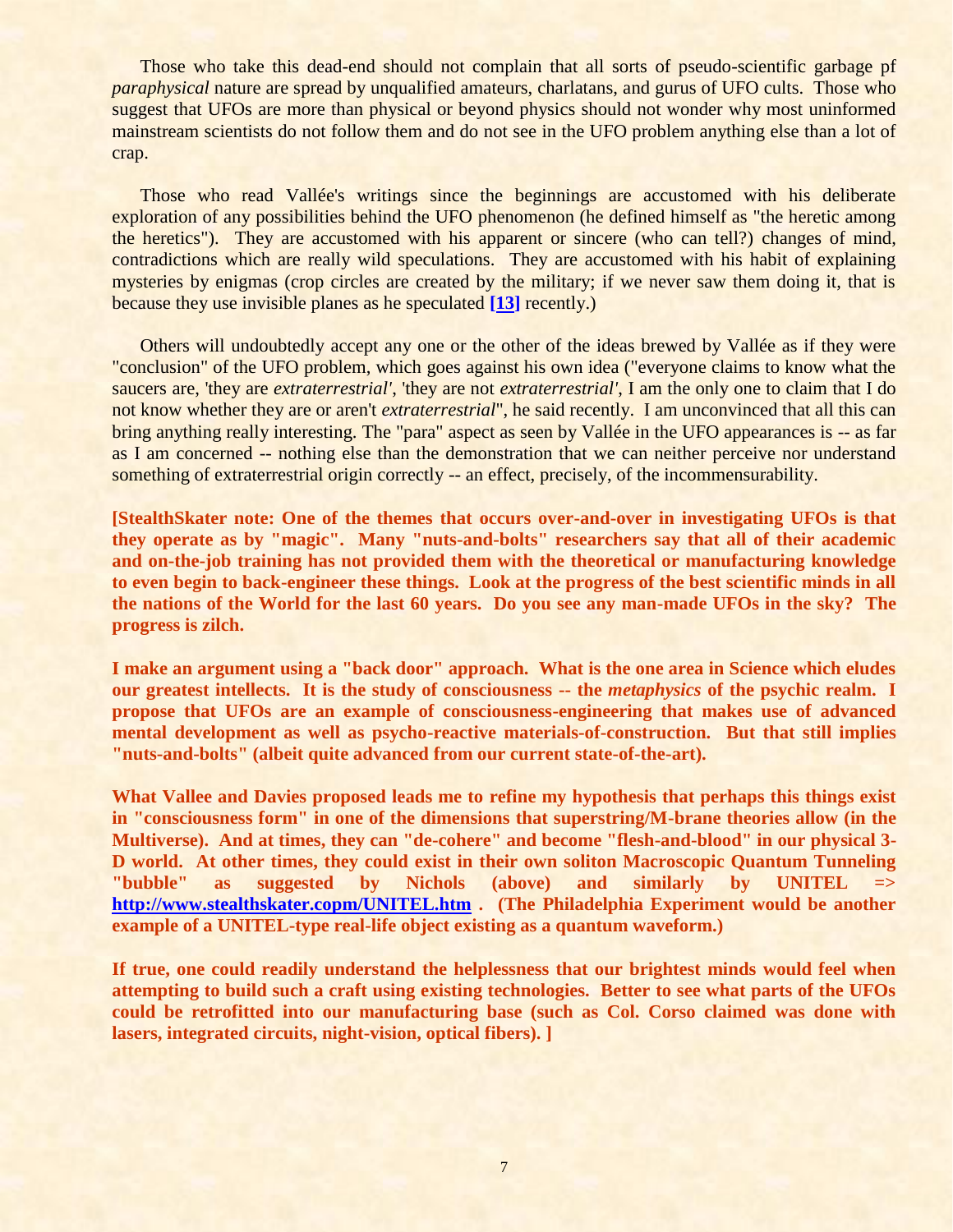#### FOOTNOTES:

- <span id="page-7-0"></span>1. "Incommensurability, Orthodoxy and the Physics of High Strangeness", paper by Jacques F. Vallée and Eric W. Davis, NIDS, **[http://216.128.67.116/pdf/vallee\\_davis.pdf](http://216.128.67.116/pdf/vallee_davis.pdf)**, November, 2003.
- <span id="page-7-1"></span>2. "Le Problème de l'Incommensurabilité et le Paradoxe de Fermi", (The incommesurability problem and the Fermi paradox), par Eric Davis, astrophysicist, National Institute for Discovery Science, with some personal comment on **<http://ufologie.net/htm/davies01.htm>**, 2002.
- <span id="page-7-2"></span>3. "Le principe de banalité", by Aimé Michel, 1973.
- <span id="page-7-3"></span>4. Those who may be tempted to see here some sort of "evaluation of merit" in which I would claim the some are "more evolved" than other have simply not understood anything of my speech. These and those are all so evolved, but followed different paths which drifted apart and made correct understanding difficult (which is precisely: incommensuralibity). Papuan's social life, for is nothing in the order of the "primitive".
- <span id="page-7-4"></span>5. In his book Profiles of the Future: An Inquiry into the Limits of the Possible, Arthur C. Clarke summarizes 3 excellent points into "laws":
	- 1: "When a distinguished but elderly scientist states that something is possible, he is almost certainly right. When he states that something is impossible, he is very probably wrong."
	- 2: "The only way of discovering the limits of the possible is to venture a little way past them into the impossible."
	- 3: "Any sufficiently advanced technology is indistinguishable from *magic*."
- <span id="page-7-5"></span>6. See John Keel, The Mothman Prophecies, 1975. In this book, this journalist develops the notion of "Ultra-terrestrial" beings. While he repeatedly blames ufologists in general while not considering himself a ufologist with the accusation of not giving their witnesses names, he is altogether someone who does not give any witness name in support of any event mentioned in his own book, which tells of partly uncheckable stories.

The so-called mysterious phone calls of *paranormal* nature of ultra dimensional nature may be nothing more than pranks by his old friend Gray Barker, the author of "They Knew Too Much About Flying Saucers". It is now common knowledge that Barker approached the UFO problem as a dilettante; found the topic "entertaining" in the sense that it is fun to entertain readers with farour stories; explaining that it did not matter to much to him whether the stories he told were true or invented as long as they were puzzling, even if he had to make then puzzling by himself. Other example may be endlessly given to demonstrate that the so-called "*paranormal*" or "ultraterrestrial" components are man-made additions to the saucer puzzle which should be considered highly suspicious (to say it politely).

<span id="page-7-6"></span>7. In his book Passport to Magonia (1969), Vallée writes at the start already: "this is not a scientific book." He proposes that beings who came from the skies or elsewhere are documented in folklore since the beginnings of mankind. One half of his followers have understood that it means that UFOs are no *extraterrestrial* craft but folklore without any reality. The other half have understood that he means that some sort of an intelligence visits us since the beginnings of time.

Vallée actually caims that UFOs are physical. But that they are created by some unspecified "intelligence" which fools us by producing things such as UFOs which he claims are deceptions of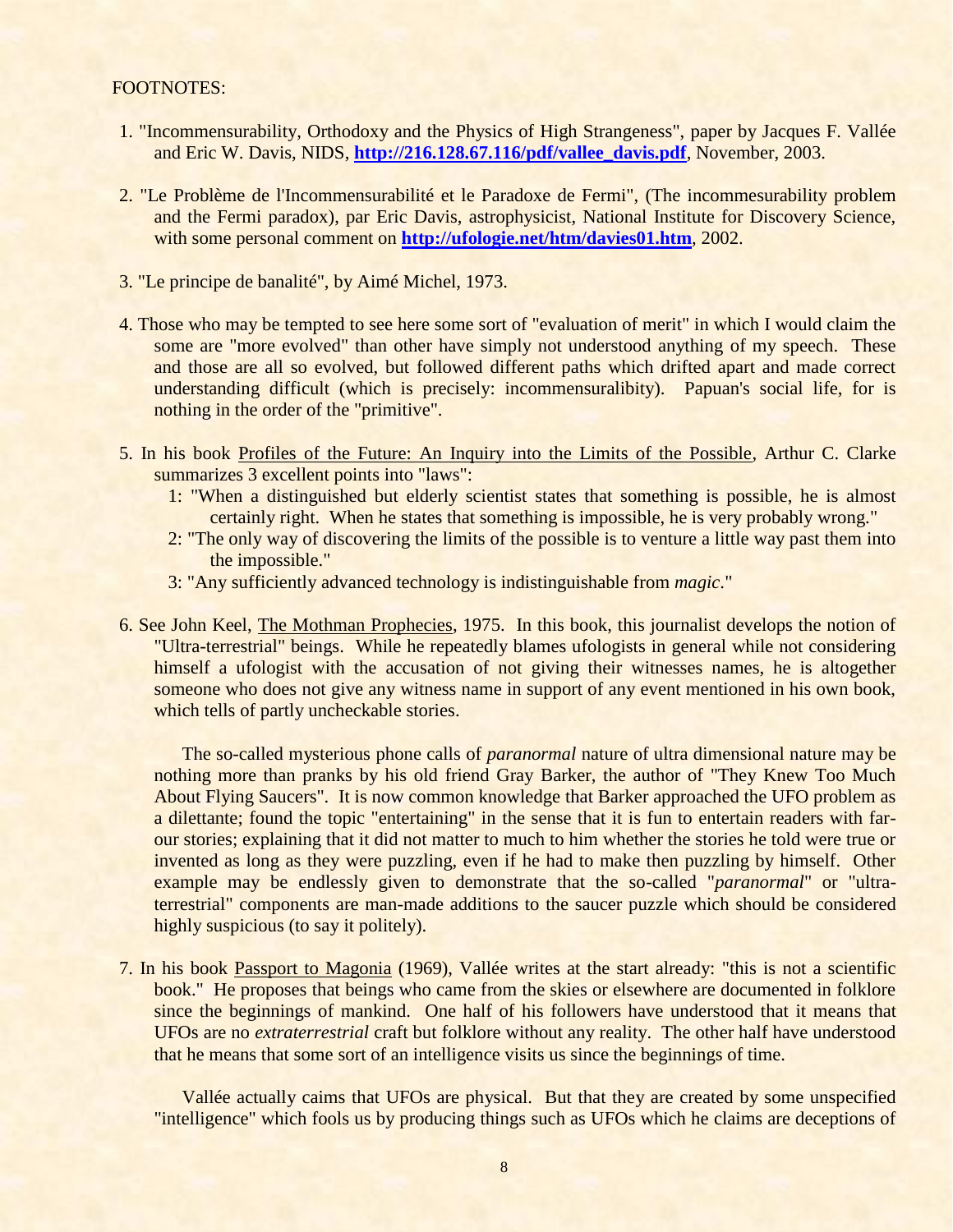physical nature meant to control mankind's evolution (that is, he read one Philip K. Dick book too many.)

<span id="page-8-0"></span>8. Jacques Vallée, "Magonia" #221, October 9, 1954, 07:00 P.M., Lavoux, Vienne (France): "Mr. Barrault was riding his bicycle when it saw a being dressed like a diver who directed 2 luminous rays at him. He wore boots without heel and his eyes were very brilliant. He went on the road during one minute then penetrated in the forest. The witness "was paralyszed" throughout incident. The being had a furry chest and there were 2 lights one above the other, in front of him."

Field investigation whose result was published in the French ufology magazine *Lumières Dans la Nuit* as well as in Figuet and Ruchon, showed that Mr. Barrault had been victim of a 18 year-old prankster in disguise. Mr. Barrault had actually quickly learned that he was the victim of a prank. But a newspaperman who heard about the case preferred to release it without the explanation. This is an example among many other showing that the notion of "collection of absurdities" (here, the hairy chest of the so-called *extraterrestrial* being) is built on illegitimate cases.

- <span id="page-8-1"></span>9. "Un siècle d'atterrissages" (a century of landings), article by Jacques Vallée, *Lumière Dans la Nuit* magazine, #43.
- <span id="page-8-2"></span>10. "Investigation of the Alleged UFO Experience of Carl Higdon", Leo R. Sprinkle, 1979, in UFO Phenomena and the Behavioral Scientist, ed. Richard Haines, p.225, Scarecrow Press.
- <span id="page-8-4"></span>11. "I can only say that it is certain that it is not a mere rumor. Things have been seen. A purely psychological explanation is ruled out," stated C.G. Jung in *New York Herald Tribune*, July 30, 1958.
- <span id="page-8-5"></span>12. See also "Dr. Jung and the UFOs: The Real Story!" par Gordon Creighton *Flying Saucer Review*, Volume 46/4, Winter 2001, pp. 7-11.
- <span id="page-8-6"></span>13. Crop circles: "signs" from above or human artifacts? Some personal speculations on a fractal theme, article by Jacques Vallée, 2002.
- <span id="page-8-3"></span>14. Unconventional Flying Objects - A scientific Analysis, by Paul R. Hill, Hampton Roads publishing company, ISBN 1-57174-027-9, 1995.

### *Addendum:*

I wrote the above text in response to a call for comment on Vallée and Davies' paper on the "Aleph" online discussion list. My answer was written in a mere 30 minutes without a second reading. I was rather trustful in the critical spirit of contributors and readers of this discussion group to be sure that if some point of mine were erroneous or criticisable, it would be said so. After having benefited from these critical readings, I did not see any point of my argumentation that I should amend and published it just as it is, adding some illustrative examples to the subject and indicating the precise references which I called upon in my text.

Here some of the points which were discussed, and the answers that I gave, including additional offline reactions and opinions.

A. "Physics is limited"

Readers protested that Physics is limited or does not explain everything or makes errors: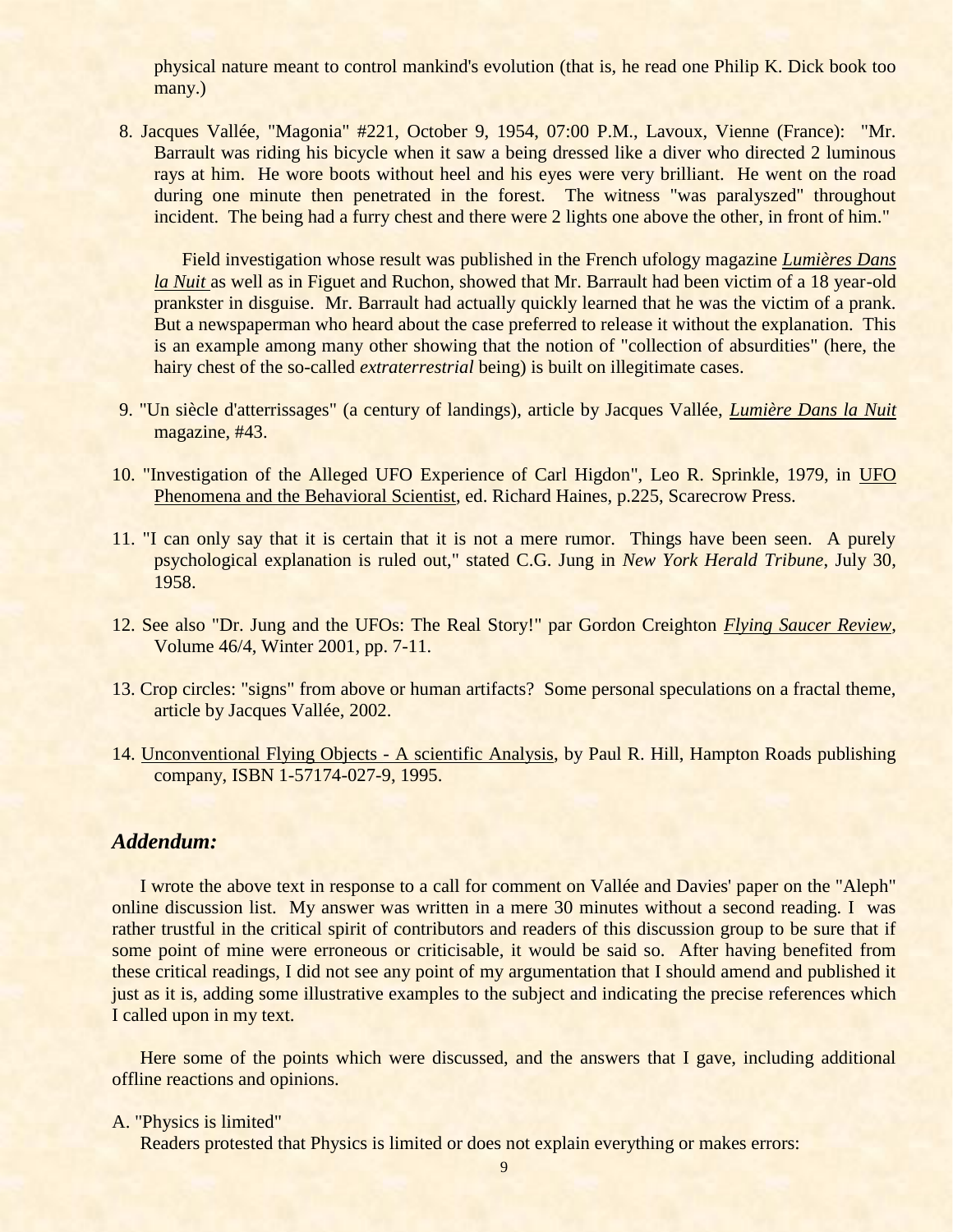- B. "Admittedly, Physics is not finished. But is there anything which would be explained better than by Physics through some other way than that of Physics?"
- C. "Will Physics be finished at any time? It was so often rewritten that isn't Physics intrinsically restrictive of its field of exploration and thus of its conclusions?"
- D. "Of course not! Physics does not limit its field of exploration at all. Once again, note what Physics explored. Note what it explained. Compare this with the fields that other research path explored and explained. What did *paranormal* researcher explain? Rain? Stars? Diseases? *Telepathy*? Ghosts? *Psychokinesis*? So, where is the explanation? Give me the explanation."

I did not receive a single word of answer to the latter question. Maybe Physics does not have an explanation for *telepathy*, ghosts, spoon-bending, and Near-Death Experiments (assuming that these phenomena are real; which I do not know). But it has many answers to many questions. It seems that *paranormal*, *psychic*, religious, *mystical*, and whatever other non-scientific approach you may fancy do not explain anything at all -- not even the object of its own (ghost investigators may claim they proved ghosts do exist, but they do not explain or even theorize how they exist). There is zero explanation when you give up the scientific method. **[StealthSkater note: true ... but that could just be a sign of our current state of development. Just because one cannot explain something does not mean that it doesn't/can't exist. Example: explain God of Heaven]**

I wrote: "Since you claim Physics is unable to answer your requirement not to get more-and-more questions to solve, will you try to settle questions which are still open by paraphysical investigation by religious faith, wild speculation, *psychics*? Will you rely upon very convenient unspecified "other dimensions", intelligences which control us by means of delusions, mysterious forces that physics cannot grasp nor explain? Will you trash binoculars, radar, test tube, maps, space research, exobiology, sociology etc. and consult a psychic healer and other "channellers"? Under what terms? Where are the achievements of these other approaches when it comes to providing explanations?"

A critical reader wrote: it is absurd to demand that religion or *metaphysics* produce "discoveries" in the way that Science is required to. **[StealthSkater note: it's not really absurd, more like frustrating. We are all after the final ultimate "Theory of Everything". But if it encompasses things which lie outside our mortal senses, we may never come up with all the "nuts-and-bolts" answers in this mortal existence.]**

"Never did I demand anything of the sort. I am not the one who suggested that *parapsychology* for example -- or anything else than Physics in general -- will provide an explanation for UFO phenomena, which would not be only physical. I think that this will not happen and that it is, indeed, nonsense to suggest that it would. My statement was that traditional Science is the only way to work on the UFO phenomena in order to get explanations of them."

"I think that when Vallée suggests that the UFOS have a "dimension" in them which is not only physical, he is unduly a pessimist as for the explanatory capacities of the physical sciences and unduly optimist as for these other approaches of the problem. I think that if this is supposed to be a manner of raising the interest of more scientists to the subject of UFOs, that will rather deter them more than they already may be."

E. "Scientism is full of hubris and dogmatics"

A reader fustigates scientific pride and finds that Science lacks modesty. I answer: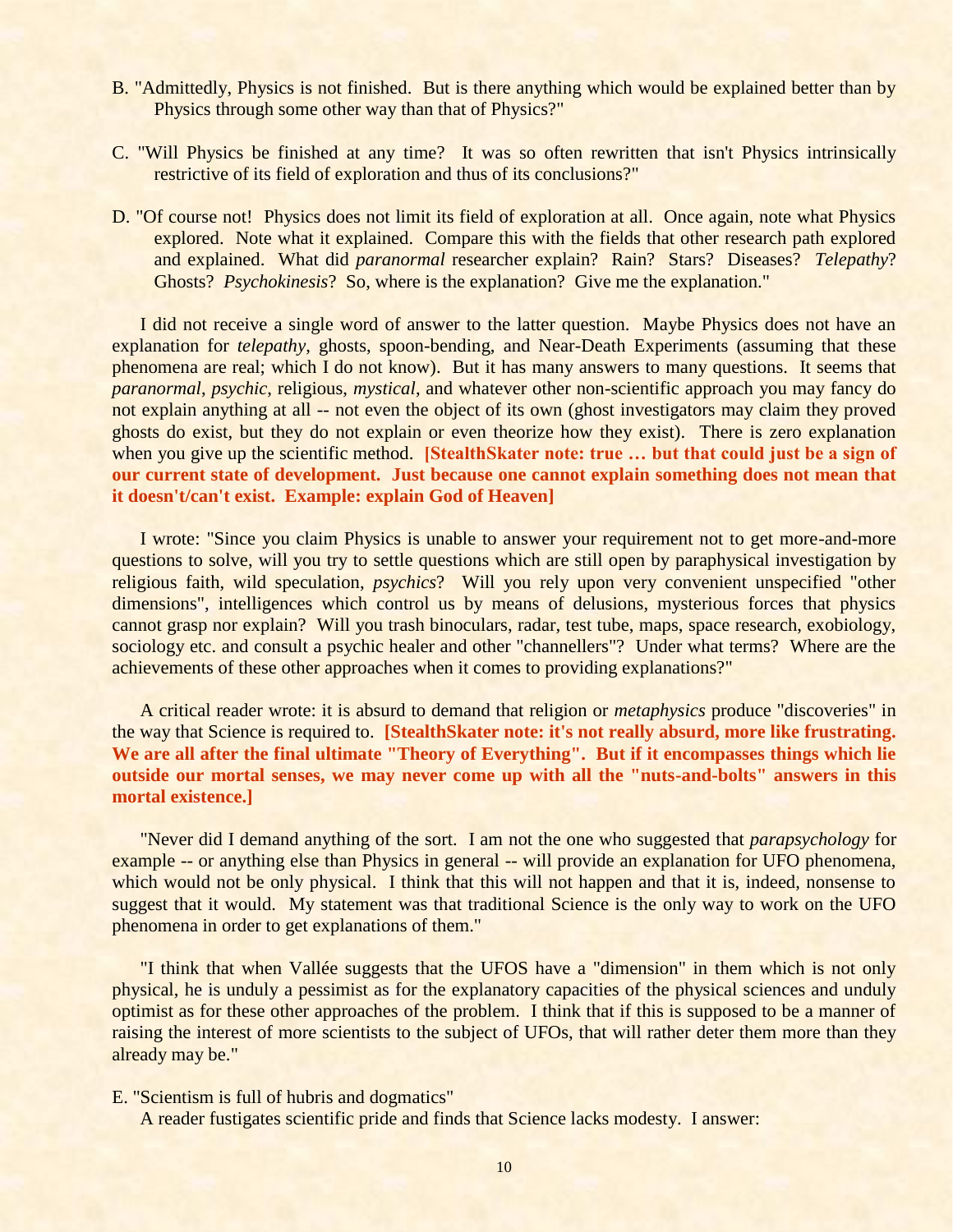"It is in these other paths -- the non-scientific paths -- that I see hubris. In religion, all things are explained once and for all (although the once and for all explanations varies from one religion to another, from one timeplace to another), for example. Nothing like it in the physic sciences which have no other ambition than to provide the best explanatory theories and leave the door open to improving them, call them into question, to replacing them, in a modestly pragmatic, unreligious way. Science is modest and autocorrective. Religion, belief in the "unexplained", invocation of mystical effects and forces are not autocorrective."

This gentlemen then quoted Copernicus, Einstein, and Pasteur as example of daring innovators fighting against stubborn scientific dogma. My answer was:

"Listen, honestly you must be joking. Copernicus as hero of the irrational, persecuted by the "scientists" of the church? Copernicus, Pasteur, Einstein, fighting against scientific dogma? But they are Science, they invented science versus religious dogma!

It was stressed that "scientific hubris" will now replace religious hubris. I corrected:

"Scientific pride, you say. No. Pride, courage, and honesty to accept that 10.000 new questions spout out of the dubious and temporary scientific resolution of some questions. In opposition to the fallacious comfort of these "other dimensions", "*psychic* phenomena", and other "astral levels" which answer all question by explaining nothing."

F. "The lack of explanation should not result in the reject of a phenomenon"

It was criticized that what is not yet explained is unduly rejected by a scientific dogma nowadays, as it was it by the religious dogma in the past.

G. "First, I think that one can indeed explain UFO reports via scientific methodology and physical sciences (including the explanation that some UFOs are *extraterrestrial* craft). In addition, what do I reject? I reject the idea that understanding the UFO phenomenon and to get the interest of more scientists in this topic, *parapsychology* should be used. Let us leave the question opened except if you can provide an example of what *parapsychology* had explained as regards UFOs or other phenomena. I certainly not reject UFOs as *extraterrestrial* visits in the name of "scientific dogma".

Aucun exemple d'une explication d'une observation d'OVNI découverte par la parapsychologie ne me sera apporté pour démentir mon propos. Unsurprisingly to me, this reader never came up with any example whatsoever of an explanation of a UFO report discovered via *parapsychology*.

Incidentally, the criticism is bears no relation with the matter I discussed. I in no way "rejected" the UFO phenomena.

H. "*Paranormal* sciences (i.e., studies) are -- or may be -- conducted scientifically"

I am told that *parapsychology* -- at least on certain unspecified occasions -- was exerted in the strict respect of methodologies and principles of Science.

I do not disagree *a priori.* The problem is different; it is the absence of explanations by parapsychology when it comes to UFOs in particular. The impotence of going beyond what remains attempts to "acknowledge" the reality of the phenomena (to demonstrate that *psychokinesis* is real using a lab and scientific procedures is fine; but the goal of Science is -- beyond the reporting of empirical facts -- to provide a comprehensive and testable explanation of those empirical facts).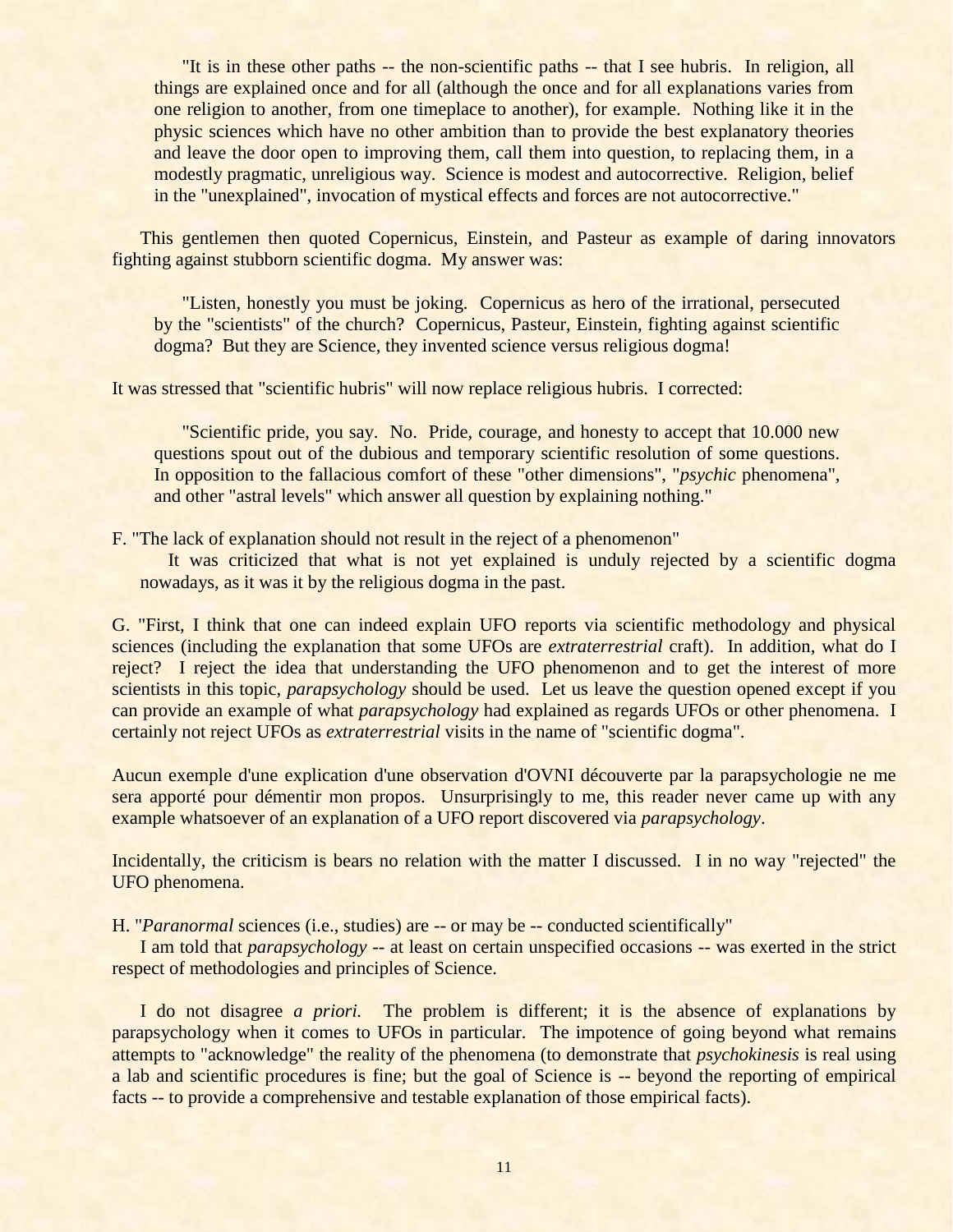Incidentally, a *parapsychology* using scientific methods does not justify any more of the *"para"* prefix and becomes integral part of the physical sciences, contradicting the idea that the physical sciences would be insufficient to explain the UFO phenomenon, among other.

#### I. "What about spirituality?"

Since I spoke on the hard scientific approach of things, spirituality was remembered to my attention. I answered:

"Spirituality? Of course. I found my spirituality and of serenity in Lao Tseu or Zen. To feel the inherent beauty or harmony of things in Nature... Why not?"

J. "But as regards to understanding how things occur in Nature such as for example finding a valid principle for the propulsion of UFOs; or finding if this or that UFO photograph is that of a bird or an *extraterrestrial* spaceship; or to understand a report on the results of the Viking experiments on Mars; to distinguish if one abductee tells a real experiment or suffers from a psychological syndrome; to know if this or that UFO may be a meteor, a plasma, a spaceship, a plane, I refuse to yield to the call of Vallée. And while looking at the history of sciences and other 'methods', I do believe that those who take on Vallée's call will find no explanations for the UFOs."

#### K. "Bravo."

A reader explains that he does not wish to contribute anymore to online discussion groups. But he continues to follow the posts [in which a draft of my text above appeared] and he wrote: "I write these few lines to tell you that I always find your posts very relevant and very patient." He adds, "The reactions [in connection with my comment of the paper by Vallée and Davies] prove the intellectual seduction that he [Jacques Vallée] exerts in France and what I call the "temptation of a scientific transcendence" which seized French ufologists. A UFO of a *psychic*, *paranormal* nature or controlling time and space appears more credible to them -- and intellectually more acceptable -- than an *extraterrestrial* spacecraft using, inter alia, commonplace MagnetoHydroDynamics physical laws in general." He concludes, "Vallée's speech is tainted with obvious contradictions and scientific inaccuracies. But one prefers to take them for evidence of his opened mindedness." (I fully share this view.)

Another reader writes, "I really agree with your argumentation which dismounts the idea of "antiphysics" aspect of the UFOs as asserted by J. Vallée." The reader also asked for references of documentation concerning the of C.G. Jung reversal which I gave. These references are in this online version of my article.

**[StealthSkater note: Scientific statistical analysis of** *paranormal* **events have been documented under rigorous conditions**  $\Rightarrow$   $\frac{d\alpha}{d\alpha}$  **[pdf](../../Stealthskater_PDF/Science.pdf#Emergent)**  $\frac{d\alpha}{d\alpha}$  **].** The more extravagant claims of telekinesis and **"spoon-bending" have not been photographed on news cameras, however. There is a Canadian who for decades has offered \$1,000,000 to anyone who can do such events while being photographed by bona fide scientific researchers. More paranormal results seem to reside in the remote-viewing area. One remote-viewer -- Lyn Bucanon -- achieved notoriety when he "influenced" a quantum event that resulted in a meltdown of a military laptop computer. This is a** fact. More of remote-viewing/influencing at  $\Rightarrow$   $\frac{d}{dx}$  **[doc](../../Stealthskater/PX.doc#RV)**  $\frac{d}{dx}$   $\frac{d}{dx}$  **D**